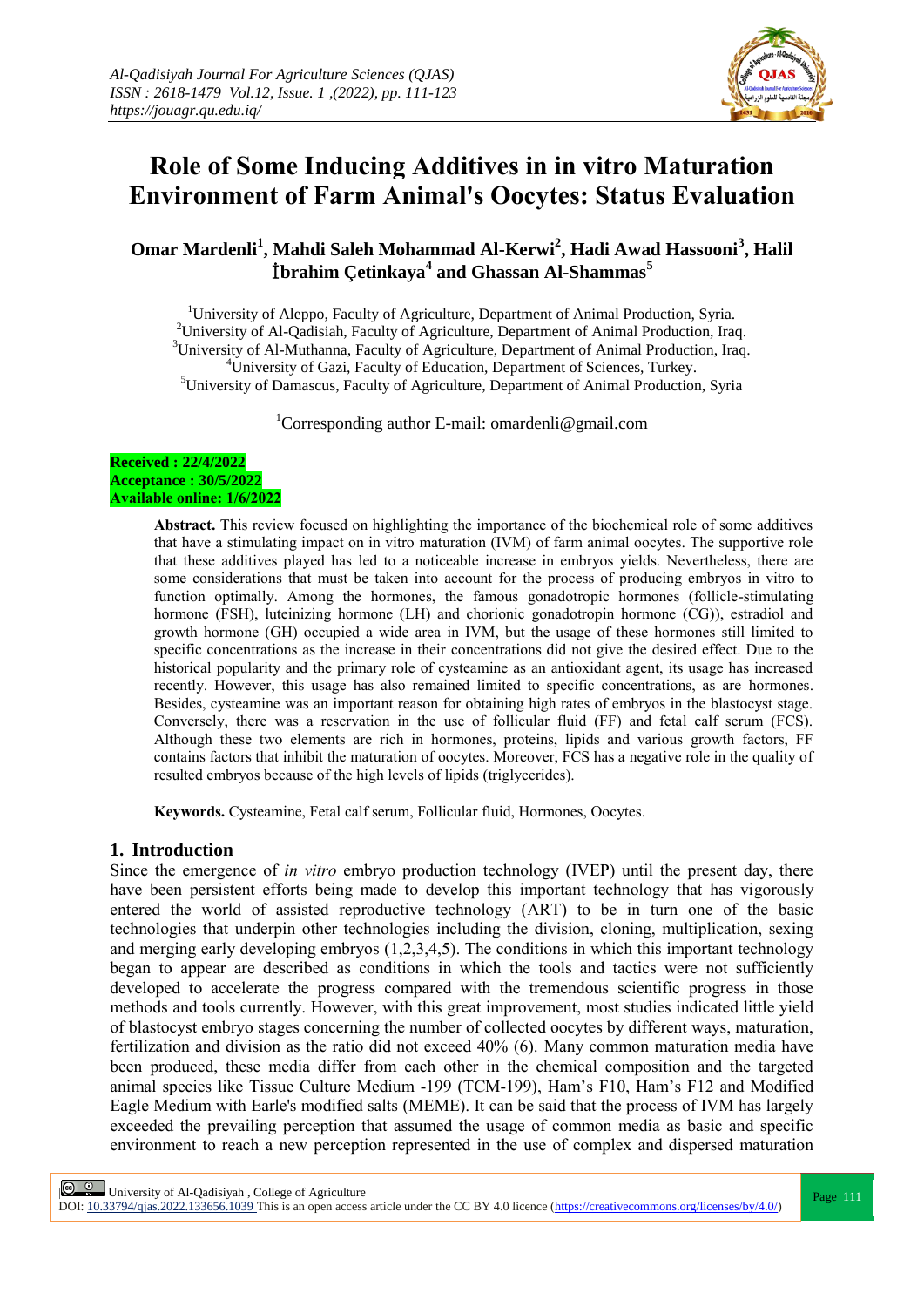

methods that include several stimulating compounds of varying proportions. Thus, this made maturation processes stabilize in a new phase completely different from the initial stage that prevailed in a relatively long period. Hormones are one of the most important additives in IVM, especially the gonadotropic hormones (FSH, LH and CG), as the supply of these additives during the period of maturation (24-27 hours) has led to a significant increase in the yield of embryos (7, 8,9,10,11,12). There has been a widespread trend in studies towards the embodiment of serum and FF in the IVM environment since they achieve strong integration of performance with common maturation media. Due to the structure and biochemical properties of both FCS and FF, these two agents have been widely used in cell culture. Most studies have recommended the use of specific concentrations in a manner that ensures optimal production of embryos. Cysteamine is one of the most famous agents that have a prominent role in resuscitating cells and reducing oxidative damage, as this agent has largely dominated the processes of IVM and cell culture due to its historical fame in medicine and the treatment of some cases. In its action, cysteamine resembles the action of antioxidant enzymes such as superoxide dismutase which eliminates oxygen  $(O_2)$ . The IVM environment lacks antioxidants, and as a consequence, cysteamine had to be added to support the antioxidant resistance caused by reactive oxygen species (ROS) (9,13). In this review, the vital role and the actual reality of the inducing additives (hormones, FCS, FF and cysteamine) in the IVEP technology were highlighted in terms of usage, concentrations, advantages, and limitations.

#### **2. Hormones**

In the ovary, the hormonal regulation is considered the basis for natural fertilization and subsequent embryonic development, where the oocyte undergos a strict sequence of morphological and physiological transformations in the cytoplasm and nucleus during meiosis. On the level of ART, hormones constituted a revolution in the IVEP. Virtually, no research targeting oocytes maturation is free of hormones additives. Most of studies that used hormones according to specific levels indicated a significant increase in the yield of the resulting embryos. However, the use of these additives is still limited to achieving a high, acceptable and required increase in embryos yields. Perhaps the main reason for this is the system that determines the concentrations of these hormones within the body which mainly relates to the requirements of each stage of growth and development of the follicle and the oocyte until they complete their final maturity. In this regard, Ginther *et al*. (14) studied in detail the extent of heterogeneity in hormones concentrations (FSH, LH, Oestradiol and progesterone) and their temporal relationship to the growth and differentiation of dominant follicles in mares (Figure 1). Within the IVM scenario, hormones are added according to several fixed levels that may not be compatible with the requirements of oocytes to reach optimal maturity. This is particularly related to the oocyte requirements of hormones for each stage of growth and maturity, as the collected oocytes come from follicles of different size and stages of growth. The importance of gonadotropic hormones lies in their effect on ovarian activity as a necessary factor in the production of fertile oocytes. It has been found that adding these hormones to the maturation media comes from their role in resuming the maturation process inside the body, as well they play an important role in the process of manufacturing the necessary proteins that oocytes needs during maturation, fertilization, and subsequent cell divisions of embryos (15) in addition to their effect on the expansion of cumulus cells (16). In a simple review of the vital role of these hormones:

- FSH is an essential factor for producing estradiol by playing a supporting role in the physiological events accompanying the ovulation process (17).
- LH is necessary in order to resume the meiosis before ovulation (18).
- In their study, Avery *et al.* (19) indicated the important role of FSH on the expansion of cumulus cells and follicle differentiation.
- LH contributes to controlling the manufacture of follicular steroids and the increase in the concentration of LH that appears during the final stage (20).
- In sheep, the follicular phase is accompanied by a decrease in the level of FSH in the plasma, which contributes to the final development of the oocytes (21).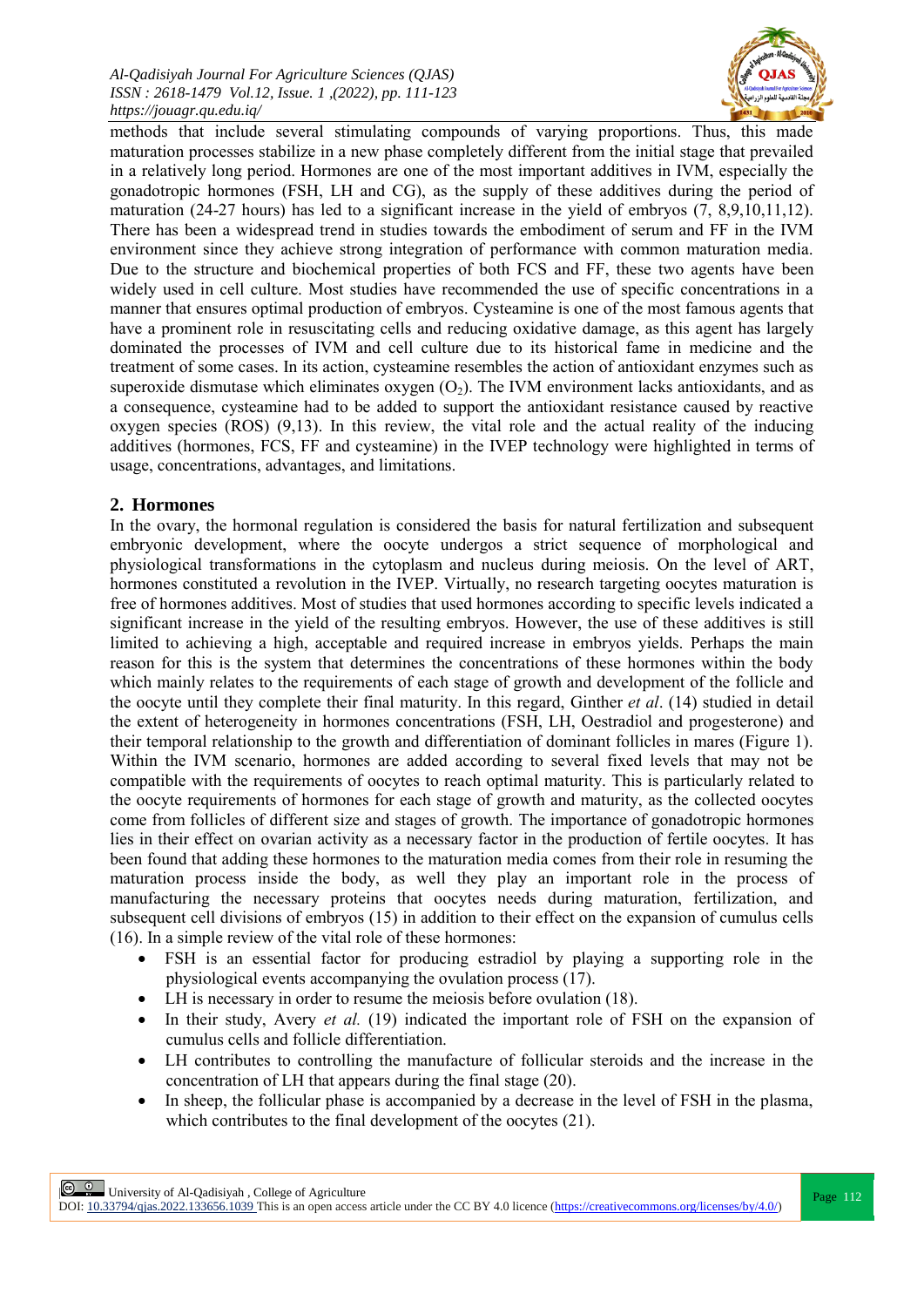

- Adding FSH to the culture media led to an increase in the fertilization capacity of *in vitro* matured oocytes, as high expansion rates of cumulus cells were observed with the presence of estradiol and LH (22).
- FSH is a key supporter of the developmental competence of oocytes obtained from immature ovaries (23).
- A close correlation ship was noticed between the resumption of meiosis and the low level of estrogen (24).
- A positive correlation was observed between rates of the blastocyst stage and estradiol concentration in the FF (25).
- The role of estradiol 17- $\beta$  in cytoplasmic maturation is to activate the DNA enzymes of oocytes of the preovulatory follicle and regulate ovarian function (26).
- Several studies referred to the fixed level of 17β-Estradiol in the follicular fluid (1.5 µg/mL) (27). Accordingly, it was used in most studies with a rate not exceeding  $1.5 \mu g/mL$ .
- GH has entered the world of IVEP with great power due to its important performance in reproduction and growth. Regardless of its different ovarian functions, GH improves IVF rates (28).
- GH promotes cumulus cells expansion and subsequent embryo development (29).

Recently, an important trend in IVEP technology has emerged, which is the addition of a cocktail of hormones in maturation media. Perhaps this application was of great interest due to the positive participatory effect of the hormones, for instance, the supplementation with recombinant human FSH (rFSH) and 17β-oestradiol during IVM of bovine oocytes led to an increase in embryos outcome following IVF (30). In literature, studies in cattle have postulated that the increased developmental competence of bovine oocytes in response to rFSH and estradiol occurs by the production of factors that reach the oocyte through the cell−cell coupling pathways or that the coupling per se results in physiological changes. The concentrations of hormones used in IVM varied greatly, as Table 1 shows some samples of studies that added various concentrations of hormones.



**Figure 1.** The temporal association of FSH, LH, Oestradiol and progesterone concentrations in the dominant follicle within the follicular wave in mares (Mean  $\pm$  SE) (reproduced from [14].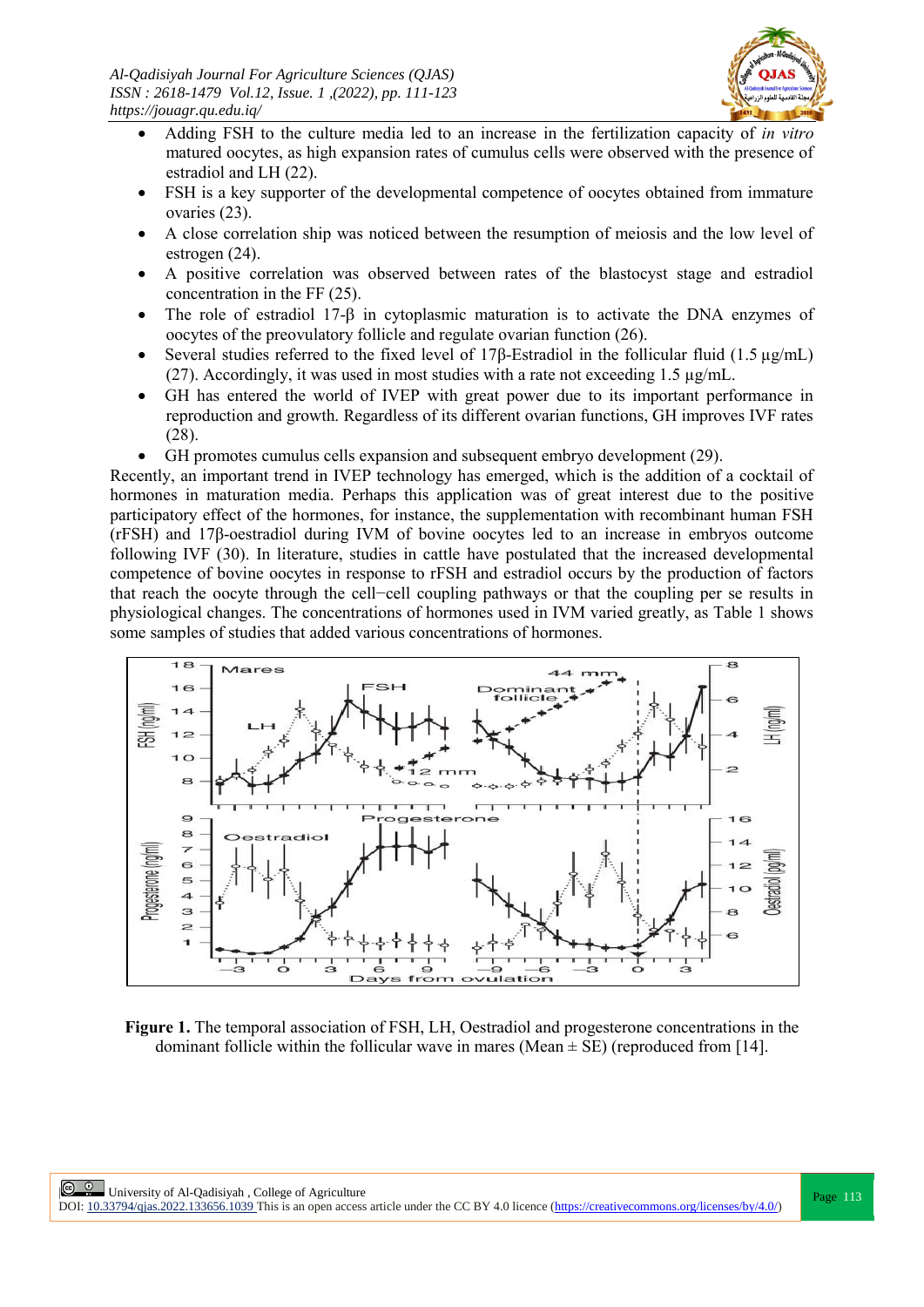

**Table 1.** Concentrations of some common hormones used in IVM of some studies.

| <b>Hormone</b> | Level               | <b>Reference</b>   |  |
|----------------|---------------------|--------------------|--|
| GH             | $100$ ng/ml         | $\lceil 31 \rceil$ |  |
| <b>FSH</b>     | $1 \mu g/ml$        | $[32]$             |  |
| <b>FSH</b>     | $5 \mu g/ml$        |                    |  |
| LH             | $5 \mu g/ml$        | [8]                |  |
| Estradiol      | $1$ ng/ml           |                    |  |
| LH             | $1.5$ IU/mL         |                    |  |
| <b>HCG</b>     | $1.5$ IU/mL         | $[33]$             |  |
| <b>FSH</b>     | $0.075$ IU/mL       | $[34]$             |  |
| <b>FSH</b>     | $0.01$ IU/mL        | $[35]$             |  |
| LH.            | $0.05$ mg/ml        |                    |  |
| <b>FSH</b>     | $15$ ng/ml          | $[36]$             |  |
| LH             | $1$ mg/ml           |                    |  |
| Estradiol      | $1.0 \text{ mg/ml}$ |                    |  |
| Estradiol      | $1 \mu g/mL$        |                    |  |
| <b>FSH</b>     | $0.5 \mu g/mL$      | $[37]$             |  |
| GH             | $100$ ng/ml         | [38]               |  |

#### **3. FCS**

The serum is known as the remaining portion of blood plasma after coagulation [\(blood](https://en.wikipedia.org/wiki/Blood_plasma)  [plasma](https://en.wikipedia.org/wiki/Blood_plasma) without [fibrinogens\)](https://en.wikipedia.org/wiki/Fibrinogen). It includes all the proteins that are not present in the blood clot in addition to hormones, antibodies, antigens and electrolytes. FCS is obtained exclusively from fetuses over the age of three months. In light of the ART strategies, the use of FCS as a growth medium supplement in cell culture has increased widely. In essence, the benefit of using FCS in maturation media has increased since it contains some undefined growth-promoting components such as feutin which is not available in the serum of adult animals (39). Besides, it does not contain any hormones or high levels of immunoglobulins that impede the development of oocytes in vitro (40). According to Yao & Asayama (41), FCS contains many proteins and lipids that contribute to improving cellular proliferation and survival. Here, Table 2 shows the main components of FCS according to a study conducted by Cheever et al. (42). To note, the composition of the FCS is not stable and there is wide variability in the composition which is mainly due to the species and breed as well as the geographical area. On the positive aspect, given the important role of FCS in IVM, FCS like hormones has been included as a basic additive in most studies. In literature, a wide dispersion was observed concerning the levels used. Table 3 shows specific levels of FCS (single or participant) used in some studies. Against the advantages of FCS, there are several limitations to this element. In general, some of these issues can be summarized by the following points:

FCS is highly exposed to the risk of contamination, especially viruses (41).

The occurrence of some unintended reactions while adding it to the media, would reduce the outcome (43).

From a medical point of view, FCS is thought to be part one of the carcinogenic agents (44).

The large fluctuation in FCS concentrations used in various studies eventually led to a massive dispersion in undesirable outcomes (45).

Perhaps the greatest disadvantage caused by the FCS is the relationship that arises between this element and the cryopreservation events of embryos, where a remarkable deterioration in the rates of embryo quality and survival was noticed. Obviously, this is because the FCS contains high levels of lipids, especially triglycerides (46). Through a morphological comparison between both types of embryos (frozen- thawed Vs none frozen embryos), a great difference was found in the exterior shape and structure of the embryonic cells, as the frozen- thawed embryos store a high percentage of triglycerides and a low percentage of phospholipids. Figure 2 shows the morphological differences of cells according to their lipid droplet content (47).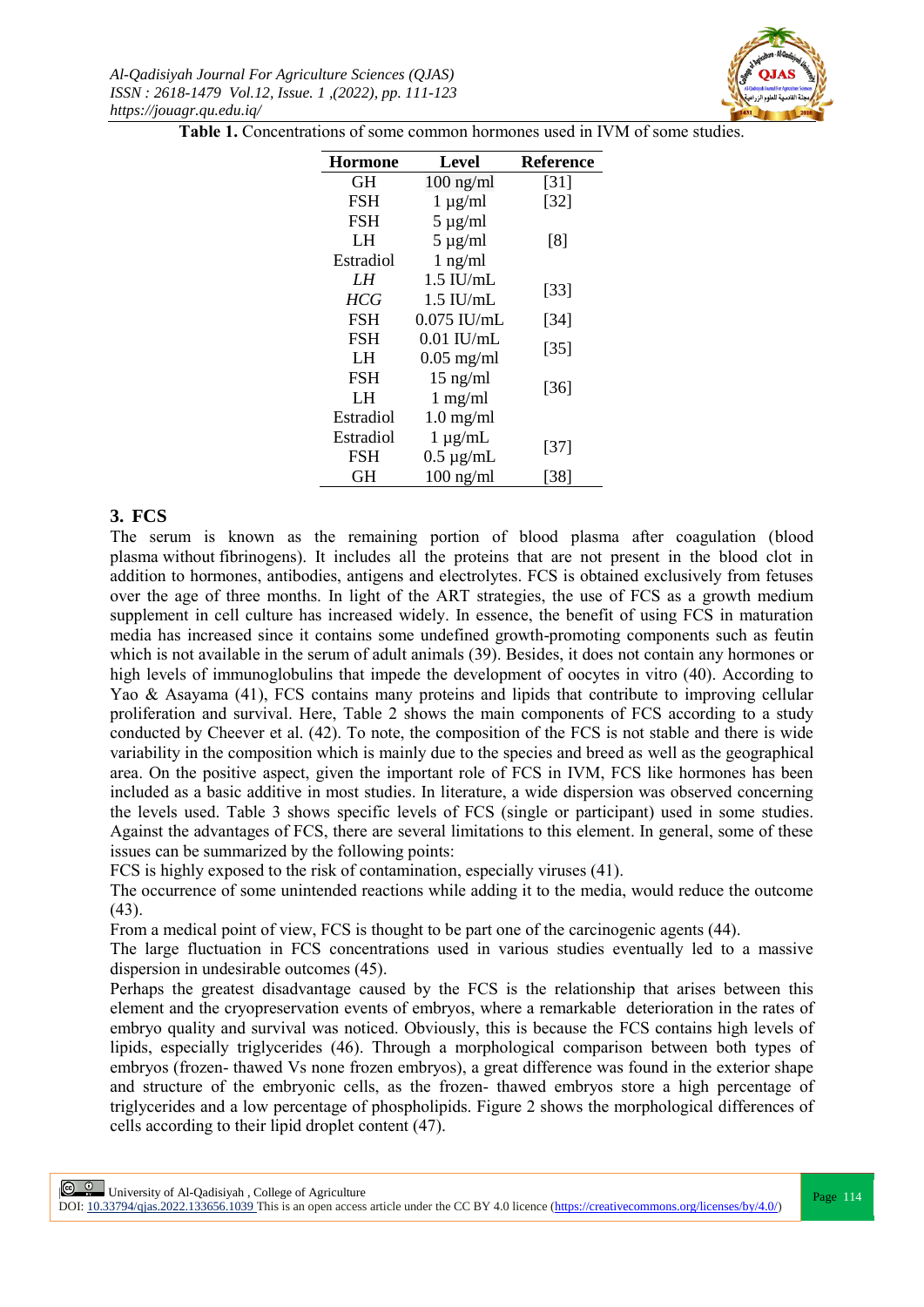



**Figure 2.** Light micrographs showing the contents of the blastomeres embryos of the lipid droplets, where the images show that the more opacity, the more the cell content of the lipids: (A) Wistar Albino Glaxo rat. (B) mouse. (C) cat (reproduced from [47].

**Table 2.** Estimates of some basic components of FCS (reproduced from [42].

| Analyte                                                                   | Value  |
|---------------------------------------------------------------------------|--------|
| Sodium $mEQ/L^*$                                                          | 132.03 |
| Potassium mEQ/L                                                           | 11.84  |
| Chloride mEQ/L                                                            | 93.37  |
| BiCarb (HCO3) mEQ/L                                                       | 16.84  |
| Anion Gap mmol/L                                                          | 33.72  |
| Phosphorus mg/dL**                                                        | 10.19  |
| Calcium mg/dL                                                             | 13.22  |
| Magnesium mg/dL                                                           | 3.09   |
| Iron $\mu$ g/dL                                                           | 179.77 |
| Creatinine mg/dL                                                          | 2.49   |
| Glucose mg/dL                                                             | 102.77 |
| Creatine Kinase IU/L                                                      | 178.74 |
| Cholesterol mg/dL                                                         | 28.33  |
| Triglyceride mg/dL                                                        | 66.85  |
| Aspartate Aminotransferase IU/L                                           | 14.21  |
| Alkaline Phosphatase IU/L                                                 | 65.17  |
| Gamma-Glutamyl Transferase IU/L                                           | 1.14   |
| Bilirubin, Total mg/dL                                                    | 0.06   |
| Protein, Total g/dL                                                       | 0.45   |
| Albumin g/dL                                                              | 0.33   |
| Globulin g/dL                                                             | 0.16   |
| Immunoglobulin µg/mL                                                      | 135.65 |
| *: mEQ/L: milli-equivalents per liter, **:mg/dl: milligrams per deciliter |        |

**Table 3.** Concentrations of FCS used in IVM of some studies.

| Level       | Reference |
|-------------|-----------|
| 20%         | [48]      |
| 10%         | $[37]$    |
| 5.7%        | [49]      |
| 10%         | [50]      |
| 10%         | $[35]$    |
| 10%         | $[36]$    |
| 10%         | $[37]$    |
| 10% and 20% | [51]      |
| 1% and 5%   | [38]      |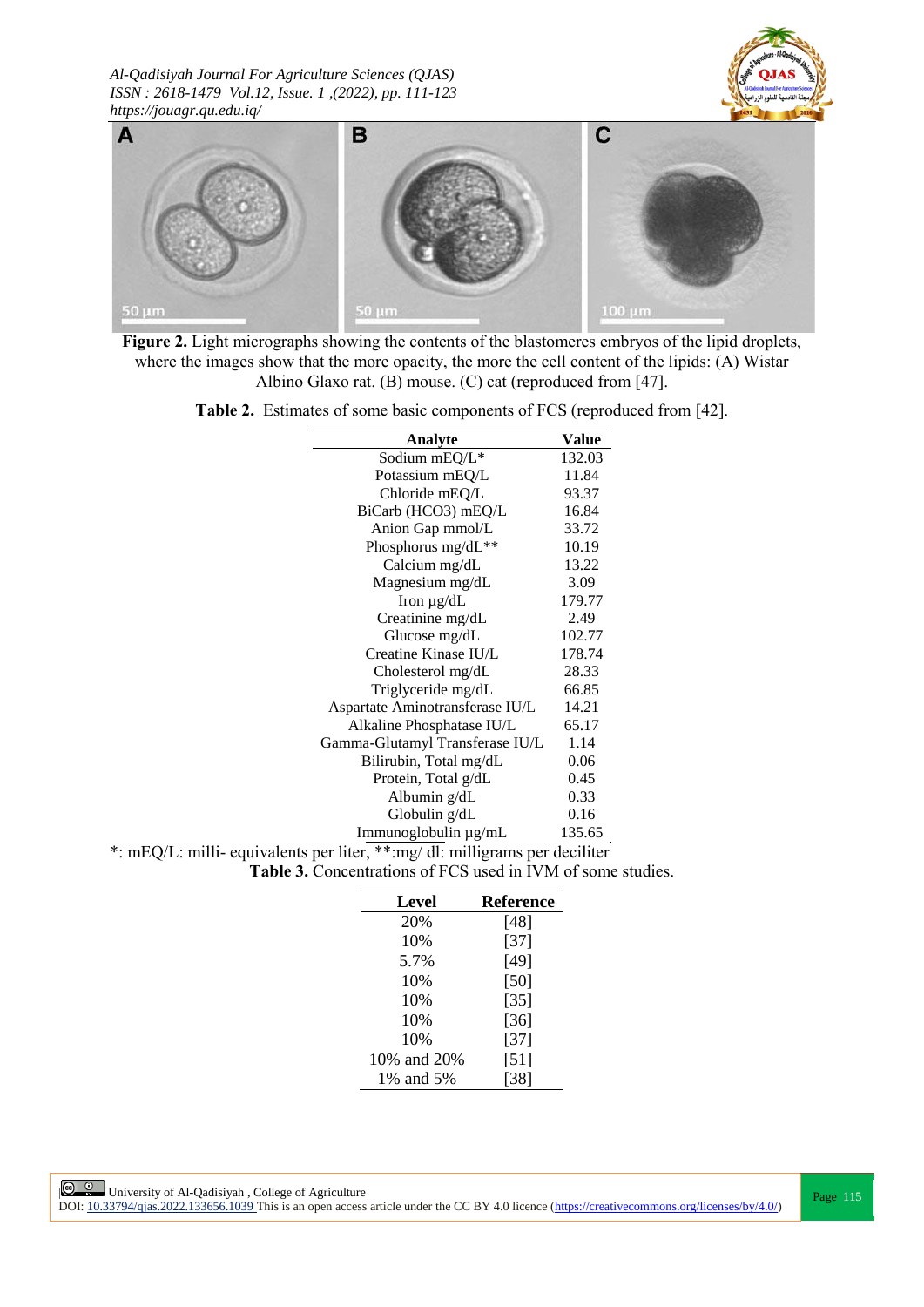

## **4. FF**

FF plays the primary regulating role in the growth and development of oocyte during the folliculogenesis stage until the oocyte acquires its developmental competence in preparation for fertilization and subsequent divisions. Nevertheless, in in vitro studies, there is widespread controversy about its usage as an in vitro additive in IVM. The biochemical constituents of FF change in a way that simulates the stages of oocytes growth. The size of FF inside the follicle is associated with an increase in the follicular size itself during the growth and differentiation as shown in the schematic representation (Figure 3) (6). According to references, the biochemical constituents of the FF show a great variety. This variation is mainly due to the animal species and the developmental stage of the follicle (follicle size). Kumar et al. (52) documented the content of the follicular fluid (hormones and growth factors) (Table 4) as well as the various biochemical constituents due to several studies (Table 5). Some major considerations deserve to be examined if this addition is included in IVM. Some studies have suggested that some biochemical constituents of the FF surrounding the oocytes in a period of growth are the factors that determine the quality and the level of subsequent developments to initiate subsequent IVF stages (53). Moreover, in the very complex follicle wave scenario, the follicles that are eligible for follow-up in development processes are determined according to a system governed by the secretion of the FSH according to specific levels of estradiol, insulin-like growth factors (IGFs), and inhibin/activin peptides (54). Based on the above considerations, the process of entering FF into IVM protocols remains a matter that depends on those constituents that inhibit the maturation. To obtain desired results, several studies recommend that the source of FF should be follicles of large size (55,56). Table 6 shows the trend of a sample of selected studies to use the FF by 10% overall.



**Figure 3.** Schematic representation of the synchronization between development and maturation of oocytes and the expansion of the volume of FF cavity along the axis of folliculogenesis (reproduced from  $[6]$ .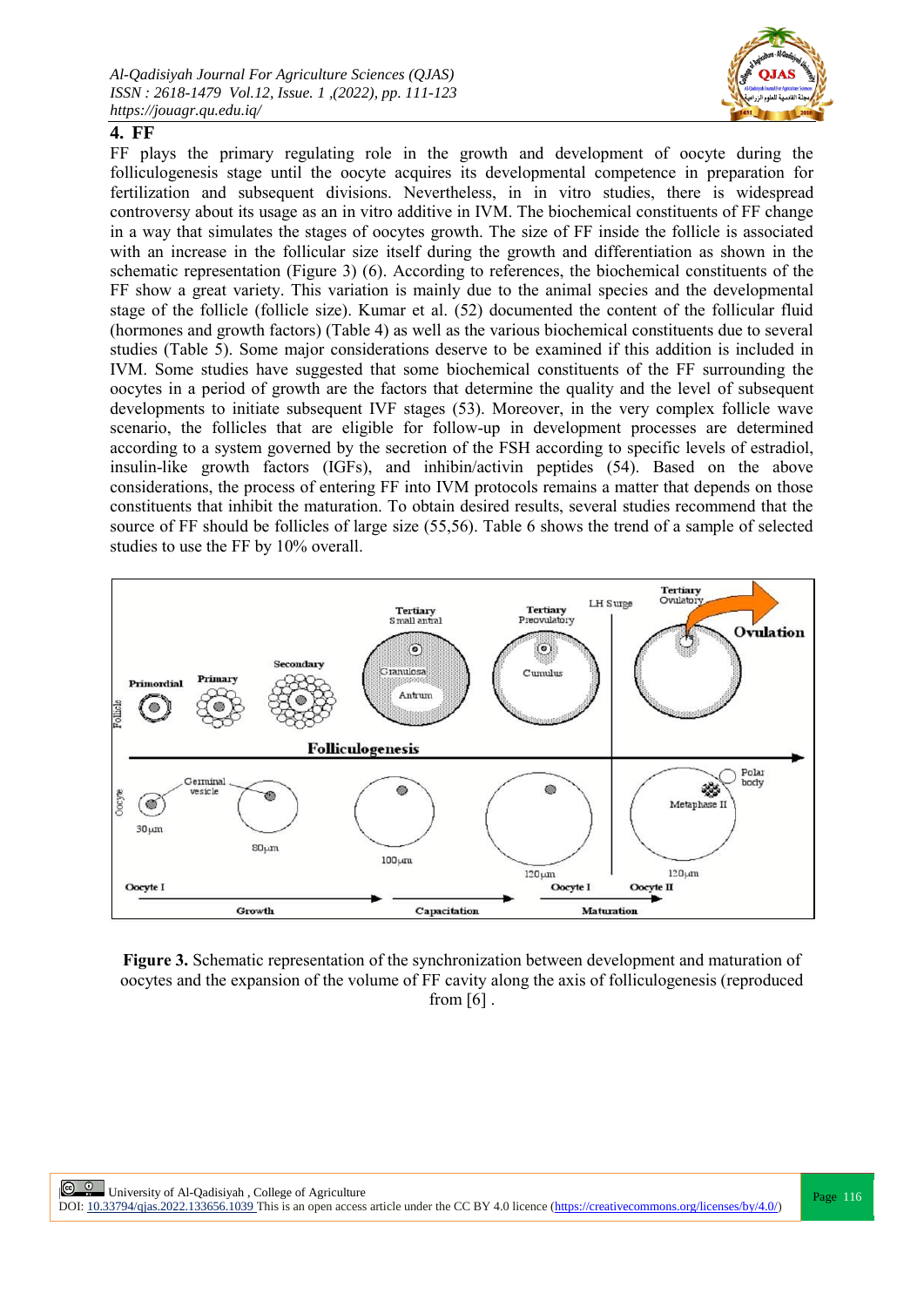

**Table 4.** Follicular fluid classical and non-classical hormones (reproduced from [52].

| <b>Classical hormones</b>                   | <b>Reference</b> |
|---------------------------------------------|------------------|
| Estradiol                                   |                  |
| Progesterone                                |                  |
| Androgens                                   |                  |
| Thyroid hormones                            | [57, 58]         |
| <b>FSH</b>                                  |                  |
| LH                                          |                  |
| Non-classical hormones/factors              |                  |
| Activin                                     |                  |
| Epidermal growth factor                     |                  |
| Fibroblast growth factor                    |                  |
| Follicular regulatory protein               |                  |
| Follistatin                                 |                  |
| FSH inhibitor                               |                  |
| Granulosa cell inhibitory factor            |                  |
| Haptoglobin-like protein                    |                  |
| Hepatocyte growth factor                    |                  |
| Inhibin                                     | [58, 59]         |
| Insulin-like growth factor-I                |                  |
| Insulin-like growth factor-II               |                  |
| Insulin-like growth factor binding proteins |                  |
| Oocyte maturation inhibitor                 |                  |
| Oocyte maturation stimulating factor        |                  |
| Ovine follicular fluid peptide              |                  |
| Platelet-derived growth factor I            |                  |
| Platelet-derived growth factor II           |                  |
| Transforming growth factor- $\alpha$        |                  |
| Transforming growth factor- $\beta$         |                  |

**Table 5.** Metabolic and ionic concentrations of follicular fluid in cattle (Mean  $\pm$  SE) (reproduced from [52].

|                                         | <b>Follicle</b>  |                  |                  | <b>Reference</b> |
|-----------------------------------------|------------------|------------------|------------------|------------------|
| <b>Metabolic and ionic constituents</b> | <b>Small</b>     | <b>Medium</b>    | Large            |                  |
| Glucose $(mg/dl)$                       | $40.92 \pm 1.02$ | $47.81 \pm 2.14$ | $54.44 \pm 2.32$ | [60]             |
|                                         |                  |                  | $24.9 \pm 4.7$   | [61]             |
| Glucose (mM)                            | $2.01 \pm 0.10$  | $2.85 \pm 0.16$  | $3.75 \pm 0.18$  | $[53]$           |
|                                         | $6.49 \pm 1.34$  | $6.78 \pm 1.45$  | $7.01 \pm 1.39$  | [60]             |
| Total proteins mg/dl)                   |                  |                  | $7.5 \pm 0.1$    | $[53]$           |
|                                         | $6.59 \pm 0.10$  | $6.36 \pm 0.11$  | $6.50 \pm 0.10$  | $[62]$           |
|                                         | $33.33 \pm 2.53$ | $30.69 \pm 2.23$ | $30.24 \pm 1.41$ | [60]             |
| Triglyceride (mg/dl)                    |                  |                  | $12.7 \pm 2.2$   | [61]             |
|                                         | $21.8 \pm 0.60$  | $16.6 \pm 0.55$  | $12.4 \pm 0.45$  | $[53]$           |
|                                         | $29.81 \pm 2.51$ | $25.65 \pm 2.07$ | $22.48 \pm 2.23$ | [60]             |
| Cholesterol (mg/dl)                     |                  |                  | $74.5 \pm 4.5$   | [61]             |
|                                         | $55.9 \pm 3.39$  | $62.7 \pm 2.91$  | $63.7 \pm 3.23$  | $[53]$           |

University of Al-Qadisiyah, College of Agriculture<br>DOI: <u>10.33794/qjas.2022.133656.1039</u> This is an open access article under the CC BY 4.0 licence (https://creativecommons.org/licenses/by/4.0/)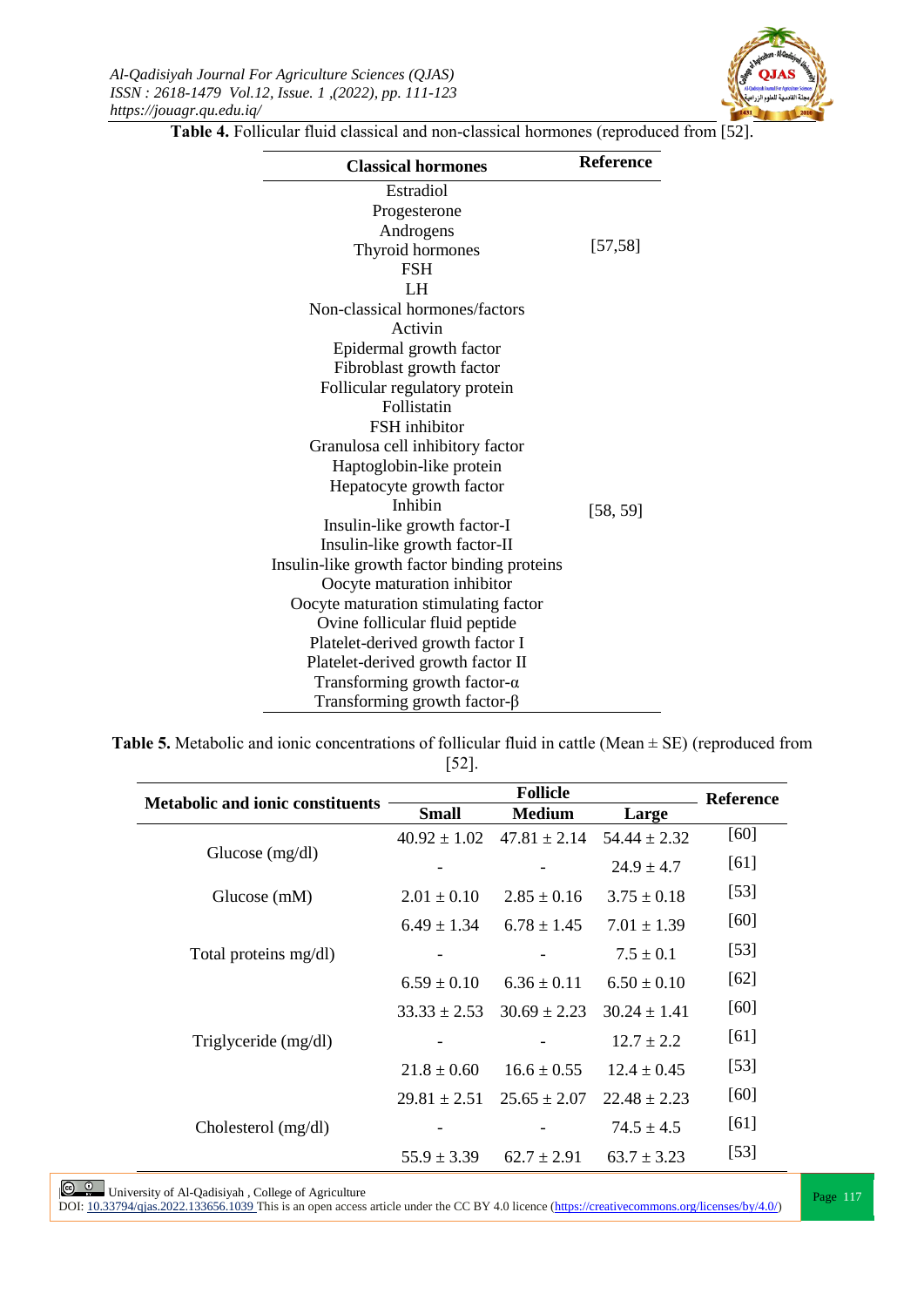*Al-Qadisiyah Journal For Agriculture Sciences (QJAS) ISSN : 2618-1479 Vol.12, Issue. 1 ,(2022), pp. 111-123 https://jouagr.qu.edu.iq/*



| $, \, \, \ldots, \, \, \ldots, \, \, \ldots, \, \, \ldots, \, \, \ldots, \, \, \ldots$ |                  |                  |                  |        |
|----------------------------------------------------------------------------------------|------------------|------------------|------------------|--------|
| Lactate $(mM)$                                                                         | $14.4 \pm 0.35$  | $9.4 \pm 0.35$   | $5.6 \pm 0.37$   | [61]   |
| Urea $(mg/dl)$                                                                         | $15.62 \pm 1.08$ | $16.81 \pm 0.82$ | $16.93 \pm 1.25$ | [60]   |
| Urea $(mM)$                                                                            | $4.65 \pm 0.35$  | $4.30 \pm 0.34$  | $4.13 \pm 0.34$  | $[53]$ |
| Iron $(mg/dl)$                                                                         | $2.16 \pm 1.72$  | $2.34 \pm 1.34$  | $2.94 \pm 1.22$  |        |
| Copper $(mg/dl)$                                                                       | $5.28 \pm 0.49$  | $5.32 \pm 0.61$  | $7.81 \pm 1.02$  | [60]   |
| Manganese mg/dl)                                                                       | $6.35 \pm 0.74$  | $9.71 \pm 0.95$  | $11.91 \pm 0.89$ |        |
| $\text{Zinc} \text{ (mg/dl)}$                                                          | $1.64 \pm 0.58$  | $2.13 \pm 0.47$  | $3.08 \pm 0.72$  |        |
| Magnesium(mg/dl)                                                                       |                  |                  | $5.8 \pm 0.3$    |        |
| Phosphate (mg/dl)                                                                      |                  |                  | $10.5 \pm 0.4$   |        |
| Sodium (mM)                                                                            | $142.5 \pm 0.34$ | $142.4 \pm 0.63$ | $141.0 \pm 1.14$ | [61]   |
| Potassium (mM)                                                                         | $10.1 \pm 0.21$  | $7.9 \pm 0.28$   | $6.0 \pm 0.23$   |        |
| Chloride (mM)                                                                          | $105.0 \pm 0.50$ | $104.0 \pm 0.60$ | $102.9 \pm 0.76$ |        |
| Lactate $(mM)$                                                                         | $14.4 \pm 0.35$  | $9.4 \pm 0.35$   | $5.6 \pm 0.37$   |        |
|                                                                                        |                  |                  |                  |        |

**Table 6.** Concentrations of FF used in IVM of some studies.

| <b>Level</b>    | <b>Reference</b> |
|-----------------|------------------|
| 10%             | [63]             |
| 10\% and 40\%   | [22]             |
| 5%, 10% and 15% | [64]             |
| 10%,30% and 60% | [65]             |
| 10%             | $[56]$           |
| 10% and 20%     | [66]             |
| 10%             | [67]             |
| 20%             | [68]             |
| 10% and 40%     | [22]             |
|                 |                  |

## **5. Cysteamine**

Cysteamine or b-mercaptoethanol (b-ME), is a thiolic compound with the molecular formula: C2H7NS. Cysteamine was popularly used in the 1950s as a medication that treats [cystinosis.](https://en.wikipedia.org/wiki/Cystinosis) This agent is characterized by two prominent characteristics: stability and antioxidativity. Because of these two characteristics, cysteamine strongly has made its presence in the world of ART. The biochemical function of cysteamine can be summarized by contracting the harmful effects of ROS inside the cells, thus offsetting (risk neutralization) the damage caused by O2 in lipids, protein and nucleic acids during the development of early embryos (13). On the other hand, cysteamine stimulates glutathione synthesis (GSH), which in turn improves the developmental competence of oocytes (69). On the level of IVEP, two main conclusions were drawn from cysteamine usage. Firstly, cysteamine did not affect significantly the stages of nuclear and cytoplasmic maturation of oocytes (70). Secondly, cysteamine is the reason for obtaining high rates of embryos reaching the blastocyst stage (71). Meaning that cysteamine has a prolonged effect through which the oocytes gain the ability to follow up the processes of the division following fertilization. What is remarkable is that the increase in the concentrations of cysteamine above 100 μm, in fact, did not give effects worthy of consideration. Therefore, any concentration exceeding 100 μm would produce an effect almost similar to the effect resulting from adding 100 μm. Table 7 shows the concentrations of cysteamine used in some studies.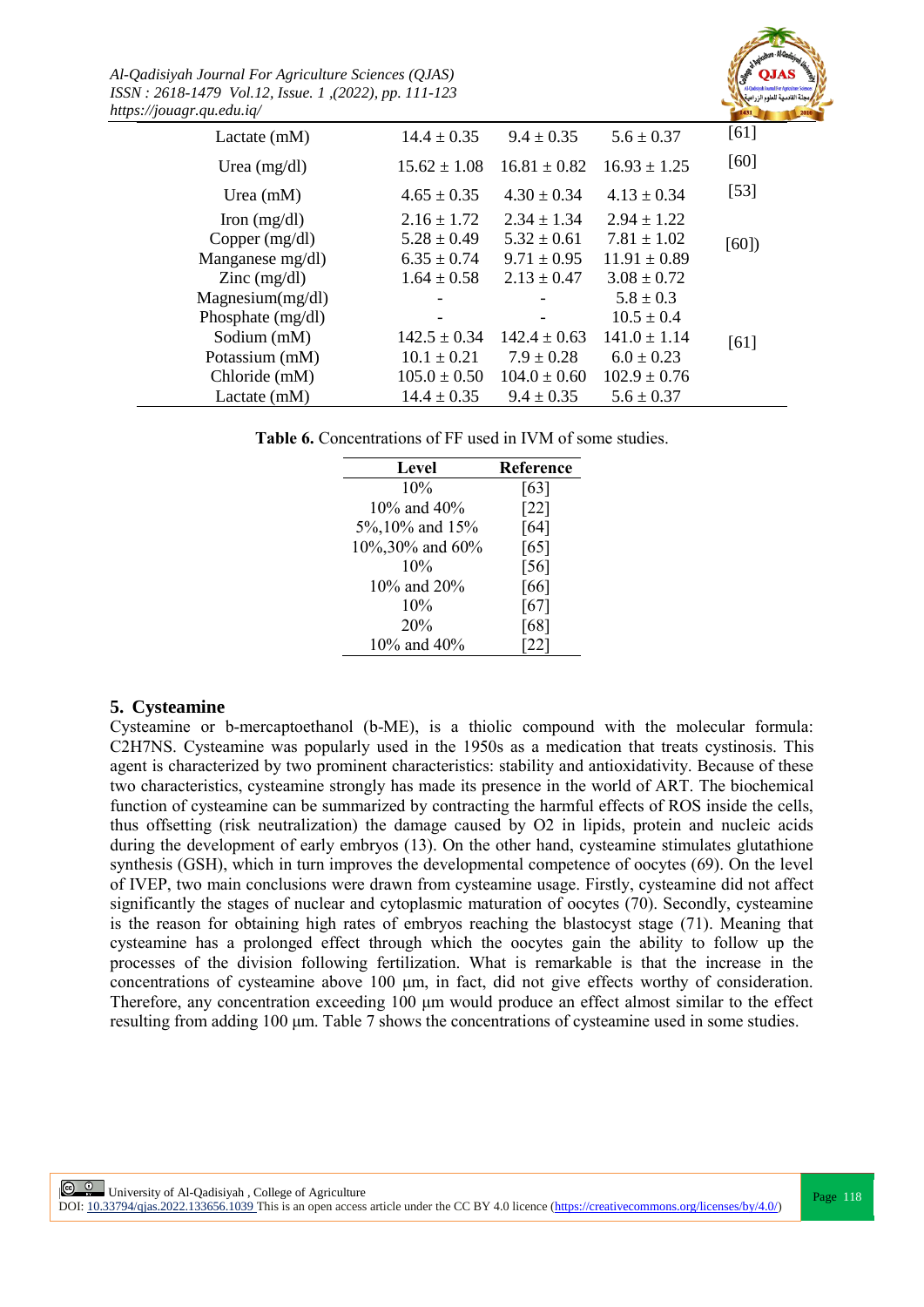

| Level                  | <b>Reference</b> |
|------------------------|------------------|
| 25, 50 and 100 $\mu$ m | $[72]$           |
| 10, 50 and 100 µm      | $[73]$           |
| 50, and 100 $\mu$ m    | $[74]$           |
| $100 \mu m$            | $[75]$           |
| $50 \mu m$             | $[76]$           |
| 50,100,200, and 500 µm | $[77]$           |
| $100,500 \mu m$        | $[78]$           |
| $100 \mu m$            | $[79]$           |
| μm<br>100              |                  |

Table 7. Concentrations of cysteamine used in IVM of some studies.

#### **References**

- [1] Betteridge, K. J. 2006. Farm animal embryo technologies: Achievements and perspectives. Theriogenology, 65(5), 905–913. doi: 10.1016/j.theriogenology.2005.09.005
- [2] Wu, B.; Zan, L. (2011). Enhance Beef Cattle Improvement by Embryo Biotechnologies. Reproduction in Domestic Animals, 47(5), 865–871. doi:10.1111/j.1439-0531.2011. 01849.x
- [3] Mardenli, O.; Al-Kerwi, M.SM.; Alolo, Y. 2021.The effect of follicle size and cryoprotectants on nuclear maturation and early embryonic development of vitrified - thawed Awassi sheep oocytes (Ovis aries). Vet. arhiv 91, 483-493, 2021DOI: 10.24099/vet.arhiv.1063
- [4] Mardenli, O.; Al-Kerwi, M. S. M.; Hassooni, H.A. 2020. Efficiency of dimethyl sulphoxide and ethylene glycol on subsequent development of vitrified Awassi sheep embryos. JITV, 25 (2), 60-67. DOI: [http://dx.doi.org/10.14334/jitv.v25i2.](http://dx.doi.org/10.14334/jitv.v25i2)
- [5] Mardenli, O. 2020. Role of Follicle Size, IGF-I, Glucose and Hormones on Nuclear Maturation Events of Awassi Sheep Oocytes (Ovis aries). ISPEC Journal of Agricultural Sciences, 4(4), 732–746. <https://doi.org/10.46291/ISPECJASvol4iss4pp732-746>
- [6] [Mermillod, P.](https://www.ncbi.nlm.nih.gov/pubmed/?term=Mermillod%20P%5BAuthor%5D&cauthor=true&cauthor_uid=10692875)[;Oussaid, B.](https://www.ncbi.nlm.nih.gov/pubmed/?term=Oussaid%20B%5BAuthor%5D&cauthor=true&cauthor_uid=10692875); [Cognié, Y.](https://www.ncbi.nlm.nih.gov/pubmed/?term=Cogni%C3%A9%20Y%5BAuthor%5D&cauthor=true&cauthor_uid=10692875) 1999. Aspects of follicular and oocyte maturation that affect the developmental potential of embryos. J Reprod [Fertil Suppl,](https://www.ncbi.nlm.nih.gov/pubmed/10692875) 54:449-60. PMID:10692875
- [7] Kouamo, J.; Kharche, S. D. (2014). Dose dependent effect of pregnant mare serum gonadotropin and human chorionic gonadotropin on in vitro maturation of goat oocytes. Indian Journal of Animal Sciences, 84(4), 410–414.
- [8] Kalita, K.; Deka, B. C.; [Biswas, R.K.](https://www.longdom.org/author/biswas-rk-5993); [Barua, P.M.;](https://www.longdom.org/author/barua-pm-5994) [Borah, P.;](https://www.longdom.org/author/borah-p-5995) [Dutta, D.J.;](https://www.longdom.org/author/dutta-dj-5996) [Das, S.K.](https://www.longdom.org/author/das-sk-5997) 2019. Effect of Different Types of In Vitro Maturation Medium (IVM) on Cumulus Cell Expansion and Nuclear Maturation Rate of Non-vitrified and Post Vitrified-Thawed Porcine Follicular Oocytes. J Fertil In Vitro IVF Worldw Reprod Med Genet Stem Cell Biol, 6(1), 1000211. [https://doi.org/10.4172/2375-](https://doi.org/10.4172/2375-4508.1000211) [4508.1000211](https://doi.org/10.4172/2375-4508.1000211)
- [9] Mardenli, O.; Al-Kerwi, M. S. M.; Alolo, A.Y. 2020. Effect of combination of follicle size, FSH and cysteamine on in vitro production sheep embryos. JITV, 25(3), 131-138. DOI: http://dx.doi.org/10.14334/jitv.v25i3.2517
- [10] Mardenli, O.; Hassooni, H.A.; Al-Kerwi, M. S. M. 2021. Effects of Epidermal Growth Factor and Myo-Inositol on Nuclear Configuration and Subsequent Embryonic Development of Sheep Oocytes. Turkish Journal of Agriculture - Food Science and Technology, 9(12), 2147-2152, 2021DOI: <https://doi.org/10.24925/turjaf.v9i12.2147-2152.4358>
- [11] Mardenli, O.; Hassooni, H.A.; Al-Kerwi, M. S. M. 2021. Effects of Various Levels of Luteinizing Hormone and Caprine Follicular Fluid on In Vitro Embryo Production of Shami Goat. ISPEC Journal of Agricultural Sciences, 5(3), 575–584[. https://doi.org/10.46291/ISPECJASvol5iss3pp575-584](https://doi.org/10.46291/ISPECJASvol5iss3pp575-584)
- [12] Mardenli, O.; Mohammad, M. S.; Hassooni, H.A.; Aryan, H.2019. Effects of Season, Ewe Age and Their Interactions On in vitro Embryo Production of Syrian Awassi Sheep. Plant Archives, 19 (1), 1292-1298.
- [13] Kitagawa, Y.; Suzuki, K.; Yoneda, A.; Watanabe, T. 2004. Effects of oxygen concentration and antioxidants on the in vitro developmental ability, production of reactive oxygen species (ROS), and DNA fragmentation in porcine embryos. Theriogenology, 62(7), 1186–1197. doi: 10.1016/j.theriogenology.2004.01.011
- [14] Ginther, O. J.; Beg, M. A.; Gastal, E. L.; Gastal, M. O.; Baerwald, A. R.; Pierson, R. A. 2005. Systemic concentrations of hormones during the development of follicular waves in mares and women: a comparative study. Reproduction, 130(3), 379–388. doi:10.1530/rep.1.00757

**Page 119**<br>
Page 119<br>
Records the correct of Al-Qadisiyah , College of Agriculture<br>
Records the correct of Al-College of Agriculture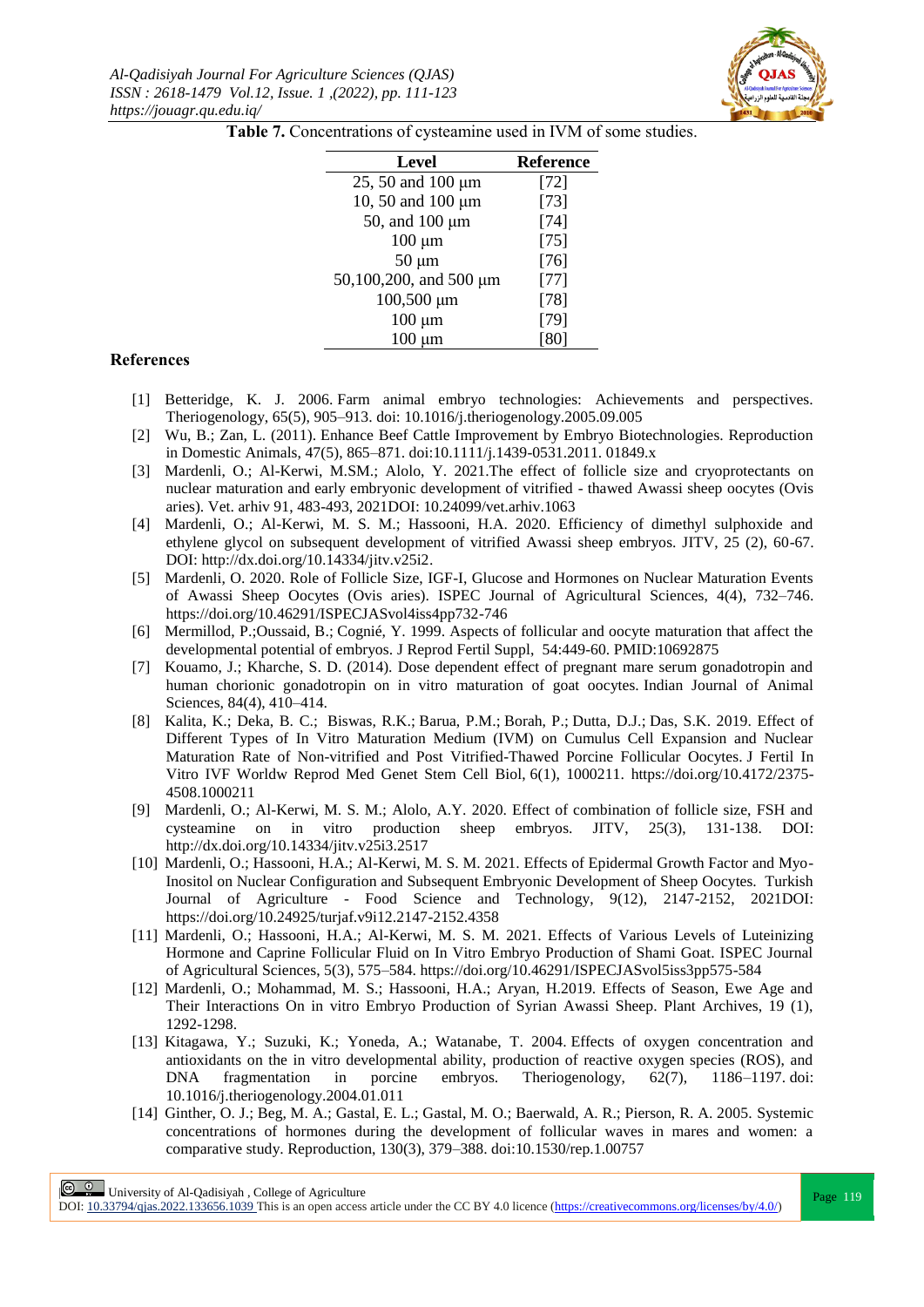

- [15] Warnes, G.M.; Moor, R.M.; Johnson, M.H. 1977. Changes in protein synthesis during maturation of sheep oocyte. in vivo and in vitro. J. Repord. Fert, 49, 331-335.
- [16] Gordon, I. 1994. Production of cattle embryo in the laboratory. CAB International, walling ford, OXON OX108DE, U.K. 672 pp.
- [17] Donaldson, L.E.; Hansel, W.; VanVleck, L.D. 1965. The lute trophic properties of luteinizing hormone and the nature of oxytocin induced luteal inhibition in cattle. J. Dairy. Sci, 48, 331 (Abstr.).
- [18] Moor, R. M.; Polge, C.; Willadsen, S. M. 1980. Effects of follicular steroids on the maturation and fertilization of mammalian oocytes. J. Embryol. Exp. Morph, 56, 319-335.
- [19] Avery. B.; Hay Schmidt, A.; Hyttel, P.; Greve, T. 1998. Embryo development, oocyte morphology and Kinetics of meiotic maturation in bovine oocytes exposed to 6- Dimethyalmino purine prior of in vitro maturation. Mol. Reprod. Dev, 50, 334 - 344.
- [20] Sutton-McDowall, M. L.; Gilchrist, R. B.; Thompson, J. G. 2004. Cumulus expansion and glucose utilisation by bovine cumulus-oocyte complexes during in vitro maturation: the influence of glucosamine and follicle-stimulating hormone. Reproduction, 128(3),313-319.
- [21] Baird, D.T.; Swanston, I.; Scaramuzzi, R.J. 1976. Pulsatile release of LH and secretion of ovarian steroids in sheep during the luteal phase of the estrus cycle. Endocr, 98: 1490-1496.
- [22] Romero-Arredondo, A.; Seidel, G. E. 1996. Effects of Follicular Fluid during in Vitro Maturation of Bovine Oocytes on in Vitro Fertilization and Early Embryonic Development1. Biology of Reproduction, 55(5), 1012–1016. doi:10.1095/biolreprod55.5.1012
- [23] Wahid, H.; Monaghan, P.; Gordon, I. 1992. In vitro maturation (IVM) of sheep follicular oocytes. J. Reprod. Fertil, 9: 52-63.
- [24] Austin, C. R.; Short, R.V. 1982. Germ cell and fertilization. In. Reproduction In Mammals. 2<sup>nd</sup>ed. University press, Cambridge.
- [25] Cognie, Y.; Poulin, N.; Pignon, P.; Suion, J.; Beckers, J.F.; Guerin, Y. 1995. Does heparin affect development ability of IVF goat oocytes  $11<sup>th</sup>$  meeting of the European Embryo Transfer Association, Hannover, Germany.
- [26] Christensen, A.; Bentley, G.; Cabrera, R.; Ortega, H.; Perfito, N.; Wu, T.; Micevych, P. 2012. Hormonal Regulation of Female Reproduction. Hormone and Metabolic Research, 44(08), 587– 591. doi:10.1055/s-0032-1306301
- [27] Fortune, J.; Hansel, W. 1979. Ovarian Follicular and Corpus Luteum Function, 203–208 (Springer, 1979). doi: 10.1007/978-1-4684-3474-3
- [28] Aly Hassan, H.; Azab, H.; Rahman, A. A.; Nafee, T. M. 2001. Effects of growth hormone on in vitro maturation of germinal vesicle of human oocytes retrieved from small antral follicles. Journal of Assisted Reproduction and Genetics, 18(8), 417–420.<https://doi.org/10.1023/A:1016630603560>
- [29] Nyholt de Prada, J. K.; VandeVoort, C. A. 2008. Growth hormone and in vitro maturation of rhesus macaque oocytes and subsequent embryo development. Journal of Assisted Reproduction and Genetics, 25(4), 145–158. doi:10.1007/s10815-008-9208-3
- [30] Ali, A.; Sirard, M.-A. 2002. Effect of the Absence or Presence of Various Protein Supplements on Further Development of Bovine Oocytes During In Vitro Maturation. Biology of Reproduction, 66(4), 901–905. doi:10.1095/biolreprod66.4.901
- [31] Mtango, [N.R. ;](http://ascidatabase.com/author.php?author=N.R.&last=Mtango) Varisanga, [M.D. ;](http://ascidatabase.com/author.php?author=M.D.&last=Varisanga) Suzuki, [T .](http://ascidatabase.com/author.php?author=Tatsuyuki&last=Suzuki) 2002. Effects of Growth Hormone and Growth Factors on the Improvement of Culture Conditions of In vitro Produced Bovine Embryos. Pakistan Journal of Biological Sciences, 5, 604-606. doi: [10.3923/pjbs.2002.604.606](http://dx.doi.org/10.3923/pjbs.2002.604.606)
- [32] Merriman, D. G.; Whittingham, J.; Carroll, J. 1998. The effect of follicle stimulating hormone and epidermal growth factor on the developmental capacity of in-vitro matured mouse oocytes. Human Reproduction, 13(3), 690–695.<https://doi.org/10.1093/humrep/13.3.690>
- [33] Dinopoulou, V.; Drakakis, P.; Kefala, S.; Kiapekou, E.; Bletsa, R.; Anagnostou, E., ….; Loutradis, D. 2016. Effect of recombinant-LH and hCG in the absence of FSH on in vitro maturation (IVM) fertilization and early embryonic development of mouse germinal vesicle (GV)-stage oocytes. Reproductive Biology, 16(2), 138–146. doi: 10.1016/j.repbio.2016.01.004
- [34] Goud, P. T.; Goud, A. P.; Qian, C.; Laverge, H.; Van der Elst, J.; De Sutter, P.; Dhont, M. 1998. Invitro maturation of human germinal vesicle stage oocytes: role of cumulus cells and epidermal growth factor in the culture medium. Human Reproduction, 13(6), 1638–1644. doi:10.1093/humrep/13.6.1638
- [35] Silva, D.S.; Pereira, L.P.; Navarro, R.B.; Rosa, D.C.; Pessoa, G.A.; Silva, C.A.M.; Rubin, M.I.B. 2010. In vitro production of Bos taurus indicus embryos with cysteamine. Anim. Reprod, 7(1), 29-34.
- [36] Barceló-Fimbres, M.; Seidel, G. E. 2007. Effects of fetal calf serum, phenazine ethosulfate and either glucose or fructose during in vitro culture of bovine embryos on embryonic development after

**Page 120**<br>
Page 120<br>
Recently 2002 100 College of Agriculture<br>
Recently 2003 100 2004 100 College of Agriculture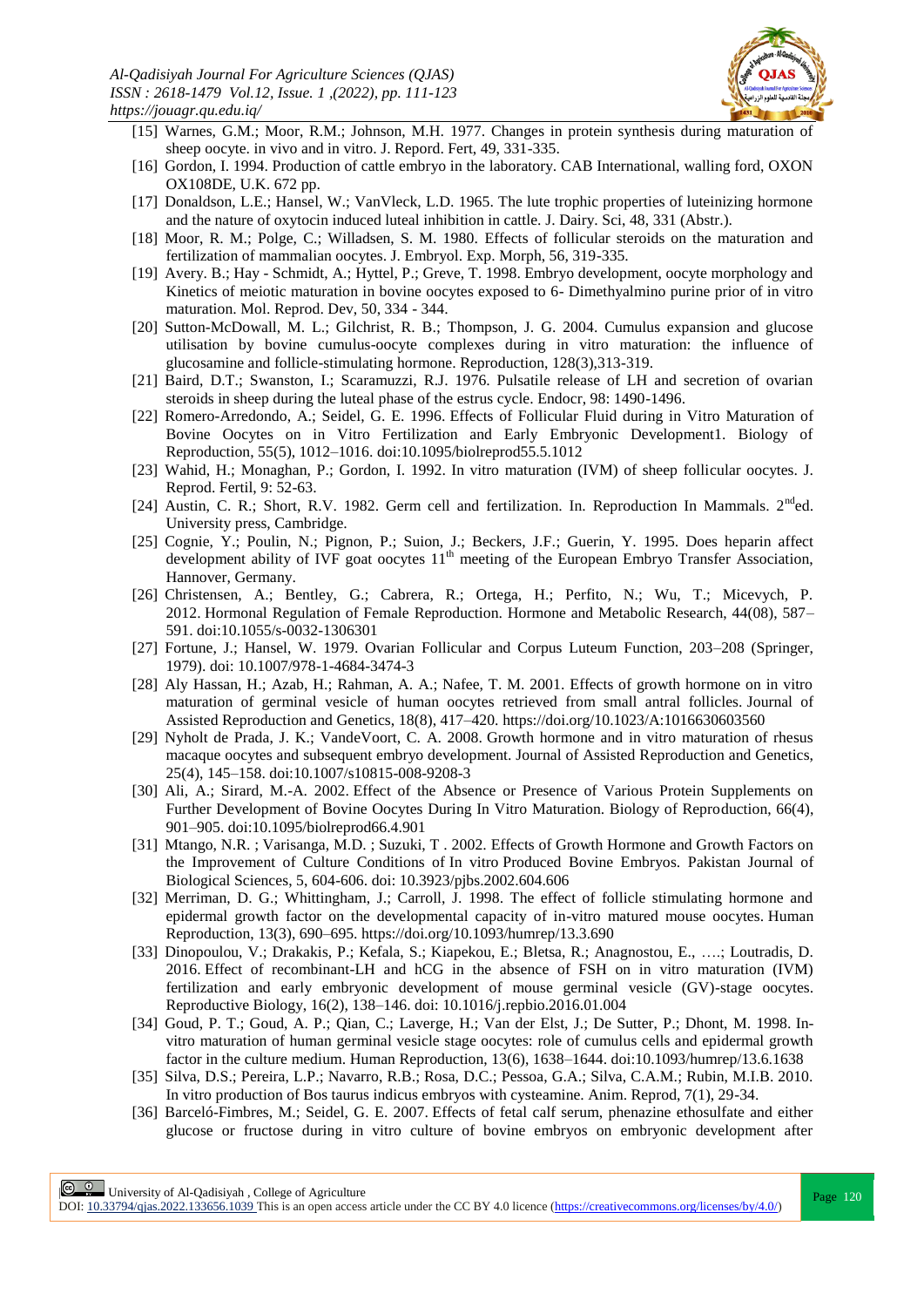

cryopreservation. Molecular Reproduction and Development, 74(11), 1395– 1405. doi:10.1002/mrd.20699

- [37] Vettical, B.S. 2016. Effect of Fetal Calf Serum and Mid Estrus Cow Serum On In Vitro Maturation and Fertilization of Oocytes from Crossbred Cattle in the Tropics Int. J Appl Sci Biotechnol, Vol 4(3): 308- 310 doi: 10.3126/ijasbt. v4i3.15149
- [38] Iwata, H.; Ohota, M., Hashimoto, S.; Kimura, K.; Isaji, M.; Miyake, M. 2003. Stage-Specific Effect of Growth Hormone on Developmental Competence of Bovine Embryos Produced In-Vitro. Journal of Reproduction and Development, 49(6), 493–499. doi:10.1262/jrd.49.493
- [39] Allen, R. L.; Bondioli, K. R.; Wright, R. W. 1982. The ability of fetal calf serum, new-born calf serum and normal steer serum to promote the development of bovine morulae. Theriogenology, 18(2), 185– 189. doi:10.1016/0093-691x(82)90102-9
- [40] Wright, R.W.; Anderson, G.B.; Cupps, P.T. 1976. Blastocyst expansion and hatching of bovine ova cultured in vitro. J. Anim. Sci, 43, 170-174.
- [41] Yao, T.; Asayama, Y. 2017. Animal-cell culture media: History, characteristics, and current issues. Reproductive Medicine and Biology, 16(2), 99– 117. doi:10.1002/rmb2.12024
- [42] Cheever, M.; Master, A.; Versteegen, R. A. 2017. Method for differentiating fetal bovine serum from newborn calf serum. BioProcess J, 2017; 16. <https://doi.org/10.12665/J16OA.Cheever>
- [43] Groothuis, F. A.; Heringa, M. B.; Nicol, B.; Hermens, J. L. M.; Blaauboer, B. J.; Zramer, N. I. 2015. Dose metric considerations in in vitro assays to improve quantitative in vitro-in vivo dose extrapolations. Toxicology, 332, 30-40. doi: 10.1016/j.tox.2013.08.012
- [44] Baker, M. 2016. Is there a reproducibility crisis?. Nature, 533, 452-454. doi:10.1038/533452a
- [45] Usta, S. N.; Scharer, C. D.; Xu, J.; Frey, T.K.; Nash, R.J. 2014. Chemically defined serum-free and xeno-free media for multiple cell lineages. Ann Transl Med, 2, 97. doi: 10.3978/j.issn.2305- 5839.2014.09.05
- [46] Abe, H.; Yamashita, S.; Satoh, T.; Hoshi, H. 2001. Accumulation of cytoplasmic lipid droplets in bovine embryos and cryotolerance of embryos developed in different culture systems using serum-free or serum-containing media. Molecular Reproduction and Development, 61(1), 57 66. doi:10.1002/mrd.1131
- [47] Amstislavsky, S.; Mokrousova, V.; Brusentsev, E.; Okotrub, K.; Comizzoli, P. 2018. Influence of Cellular Lipids on Cryopreservation of Mammalian Oocytes and Preimplantation Embryos: A Review. Bio preservation and Bio banking. doi:10.1089/bio.2018.0039
- [48] Puri, G.; Chaudhary, S. S.; Singh, V. K.; Sharma, A. K. 2015. Effects of fetal bovine serum and estrus buffalo serum on maturation of buffalo (Bubalus bubalis) oocytes in vitro. Veterinary World, 8(2), 143– 146. doi:10.14202/vetworld.2015.143-146
- [49] Momozawa, K.; Fukuda, Y. 2011. Effects of Fractions of Bovine Follicular Fluid and Fetal Bovine Serum as Supplements to Maturation Medium on In Vitro Development of In Vitro Fertilized Bovine Embryos. Journal of Mammalian Ova Research, 28(1), 68–74. doi:10.1274/jmor.28.68
- [50] Nunes Dode, M. A.; Graves C. 2001. Influence of Hormones and Follicular Fluid on Maturation of Pig Oocytes. Cienc. Rural , 31 (1), 99-104. https://doi.org/10.1590/S0103-84782001000100016
- [51] Polgar, Z.; Somfai, T.; Angeli, V.; Tang, X. H.; Ji, W.; Dinnyes, A. 2006. Effects of Fetal Calf Serum, Growth Factor, And Hormone Supplementation During In Vitro Maturation on Parthenogenetic Activation and Embryo Development of Follicular Rabbit Oocytes. Reproduction, Fertility and Development, 19, 290-291doi:10.1071/RDv19n1Ab351
- [52] Kumar, T.S.; Farman, M.; Nandi, S.; Girish Kumar, V.; Gupta, P.S.P. ;2015. Biochemical Constituents of Ovarian Follicular Fluid in Ruminants and their Significance in Follicle and Oocyte Development. J Vet Sci Med Diagn, 4:3. doi:10.4172/2325-9590.1000159
- [53] Leroy, J. L. M.; Vanholder, T.; Delanghe, J.; Opsomer, G.; Van Soom, A.; Bols, P. E.; de Kruif, A. 2004. Metabolite and ionic composition of follicular fluid from different-sized follicles and their relationship to serum concentrations in dairy cows. Animal Reproduction Science, 80(3-4), 201– 211. doi:10.1016/s0378-4320(03)00173-8
- [54] Ginther, O. J.; Beg, M. A.; Bergfelt, D. R.; Donadeu, F. X.; Kot, K. 2001. Follicle Selection in Monovular Species. Biology of Reproduction, 65(3), 638–647. doi:10.1095/biolreprod65.3.638
- [55] Ayoub, M. A.; Hunter, A. G. 1993. Inhibitory Effect of Bovine Follicular Fluid on In Vitro Maturation of Bovine Oocytes. Journal of Dairy Science, 76(1), 95–100. doi:10.3168/jds. S0102-0302(93)77327-0
- [56] Ito, M.; Iwata, H.; Kitagawa, M.; Kon, Y.; Kuwayama, T.; Monji, Y. 2008. Effect of follicular fluid collected from various diameter follicles on the progression of nuclear maturation and developmental competence of pig oocytes. Animal Reproduction Science, 106(3-4), 421– 430. doi:10.1016/j.anireprosci.2007.06.003

**Page 121**<br>
Page 121 | University of Al-Qadisiyah, College of Agriculture<br>
Page 121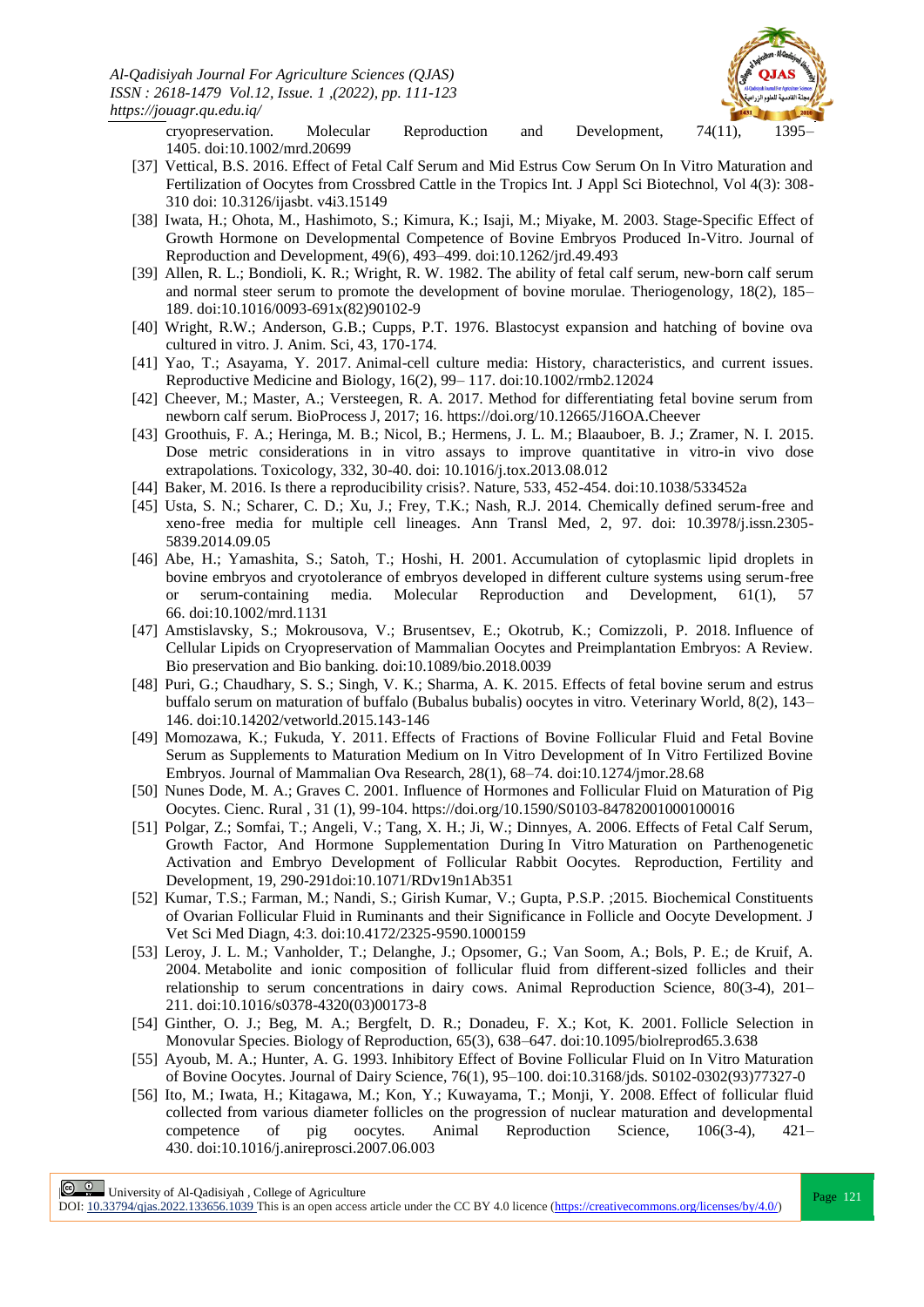

- [57] Hafez, B.; Hafez, E. S. E. 2000. Reproduction in farm animals. Philadelphia: Lippincott Williams & Wilkins. <https://www.worldcat.org/title/reproduction-in-farm-animals/oclc/42717094> <https://doi.org/10.1071/RDv18n2Ab99>
- [58] Armstrong, D.; Webb, R. 1997. Ovarian follicular dominance: the role of intraovarian growth factors and novel proteins. Reviews of Reproduction, 2(3), 139–146. doi:10.1530/ror.0.0020139
- [59] Nandi, S.; Girish Kumar, V. 2008. Effect of a partially purified 30.1 kDa ovine follicular fluid protein on ovine follicle and ovarian somatic cell growth, and oocyte maturation in vitro. Acta Physiologica, 193(4), 341–355. doi:10.1111/j.1748-1716.2008. 01849.x
- [60] Kor, N.; Khanghah, K.; Veisi, A. 2013. Follicular Fluid Concentrations of Biochemical Metabolites and Trace Minerals in Relation to Ovarian Follicle Size in Dairy Cows. Annual Research & Review in Biology, 3(4), 397-404. Retrieved from
- [61] Iwata, H.; Inoue, J.; Kimura, K.; Kuge, T.; Kuwayama, T.; Monji, Y. 2006. Comparison between the characteristics of follicular fluid and the developmental competence of bovine oocytes. Animal Reproduction Science, 91(3-4), 215–223. doi:10.1016/j.anireprosci.2005.04.006
- [62] Arshad, H. M.; Ahmad Zia-ur-Rahman N.; Samad, H. A., Akhtar, N.; Ali, S. 2005.Studies on some biochemical constituents of ovarian follicular fluid and peripheral blood in buffaloes. Pakistan Vet J, 25(4): 189-193. <https://core.ac.uk/download/pdf/26817991.pdf>
- [63] Lopes, J. S.; Canha-Gouveia, A.; París-Oller, E.; Coy, P. 2018. Supplementation of bovine follicular fluid during in vitro maturation increases oocyte cumulus expansion, blastocyst developmental kinetics, and blastocyst cell number. Theriogenology. doi:10.1016/j.theriogenology.2018.12.010
- [64] Asad, L.; Khandoker, M. A. M. Y.; Hoque, S. A. M.; Saha, S. 2018. Effect of Follicular Fluid on in Vitro Maturation, Fertilization and Development of Goat Embryos using Fresh Semen. International Journal of Agriculture Innovations and Research, 6(6), 2319-1473. <https://ijair.org/index.php/issues?view=publication&task=show&id=1162>
- [65] Kim, K.; Mitsumizo, N.; Fujita, K.; Utsumi, K. 1996. The effects of follicular fluid on in vitro maturation, oocyte fertilization and the development of bovine embryos. Theriogenology, 45(4), 787– 799. doi:10.1016/0093-691x(96)00008-8
- [66] Hu, M.; Du, Z.; Zhou, Z.; Long, H.; Ni, Q. 2019. Effects of serum and follicular fluid on the in vitro maturation of canine oocytes. Theriogenology. doi: 10.1016/j.theriogenology.2019.11.040
- [67] Gil, L.; Saura, S.; Echegaray, A.; Martinez, F.; de Blas, I.; Akourki, A.; … Josa, A. 2005. Effect of the in vitro maturation medium on equine oocytes: Comparison of follicular fluid and oestrous mare serum. Acta Veterinaria Hungarica, 53(2), 241–248. doi:10.1556/avet.53.2005.2.9
- [68] Dell'Aquila, M. E.; Cho, Y. S., Minoia, P.; Traina, V.; Lacalandra, G. M.; Maritato, F. 1997. Effects of follicular fluid supplementation of in-vitro maturation medium on the fertilization and development of equine oocytes after in- vitro fertilization or intracytoplasmic sperm injection. Human Reproduction, 12(12), 2766–2772. doi:10.1093/humrep/12.12.2766
- [69] Gasparrini, B.; Boccia, L.; Marchandise, J.; Di Palo, R.; George, F.; Donnay, I.; Zicarelli, L. 2006. Enrichment of in vitro maturation medium for buffalo (Bubalus bubalis) oocytes with thiol compounds: Effects of cystine on glutathione synthesis and embryo development. Theriogenology, 65(2), 275–287. doi: 10.1016/j.theriogenology.2005.05.036
- [70] Balasubramanian, S.; Rho, G.-J. 2007. Effect of cysteamine supplementation of in vitro matured bovine oocytes on chilling sensitivity and development of embryos. Animal Reproduction Science, 98(3-4), 282–292. doi: 10.1016/j.anireprosci.2006.03.011
- [71] Kelly J.; Kleemann D.; Kuwayama M.; Walker, S. 2005. Effect of cysteamine on survival of bovine and ovine oocytes vitrified using the minimum volume cooling (mvc) cryotop method. Reproduction, Fertility and Development, 18, 158-158.
- [72] De Matos, D. G.; Herrera, C.; Cortvrindt, R.; Smitz, J.; Van Soom, A.; Nogueira, D.; Pasqualini, R. S. 2002. Cysteamine supplementation during in vitro maturation and embryo culture: A useful tool for increasing the efficiency of bovine in vitro embryo production. Molecular Reproduction and Development, 62(2), 203–209. doi:10.1002/mrd.10087
- [73] Merton, J. S.; Knijn, H. M.; Flapper, H.; Dotinga, F.; Roelen, B. A. J.; Vos, P. L. A. M.; Mullaart, E. 2013. Cysteamine supplementation during in vitro maturation of slaughterhouse- and opu-derived bovine oocytes improves embryonic development without affecting cryotolerance, pregnancy rate, and calf characteristics. Theriogenology, 80(4), 365–371. doi: 10.1016/j.theriogenology.2013.04.025
- [74] Ranjbar, A.; Eslampour, M.A.; Moghadam, M.F. 2019. Effect of cysteamine and 13-cis-retinoic acid on bovine in vitro embryo production. Kafkas Univ Vet Fak Derg, 25 (2), 231-237. doi: 10.9775/kvfd.2018.20778

**Page 122**<br>
Page 122 University of Al-Qadisiyah, College of Agriculture<br>
Page 122